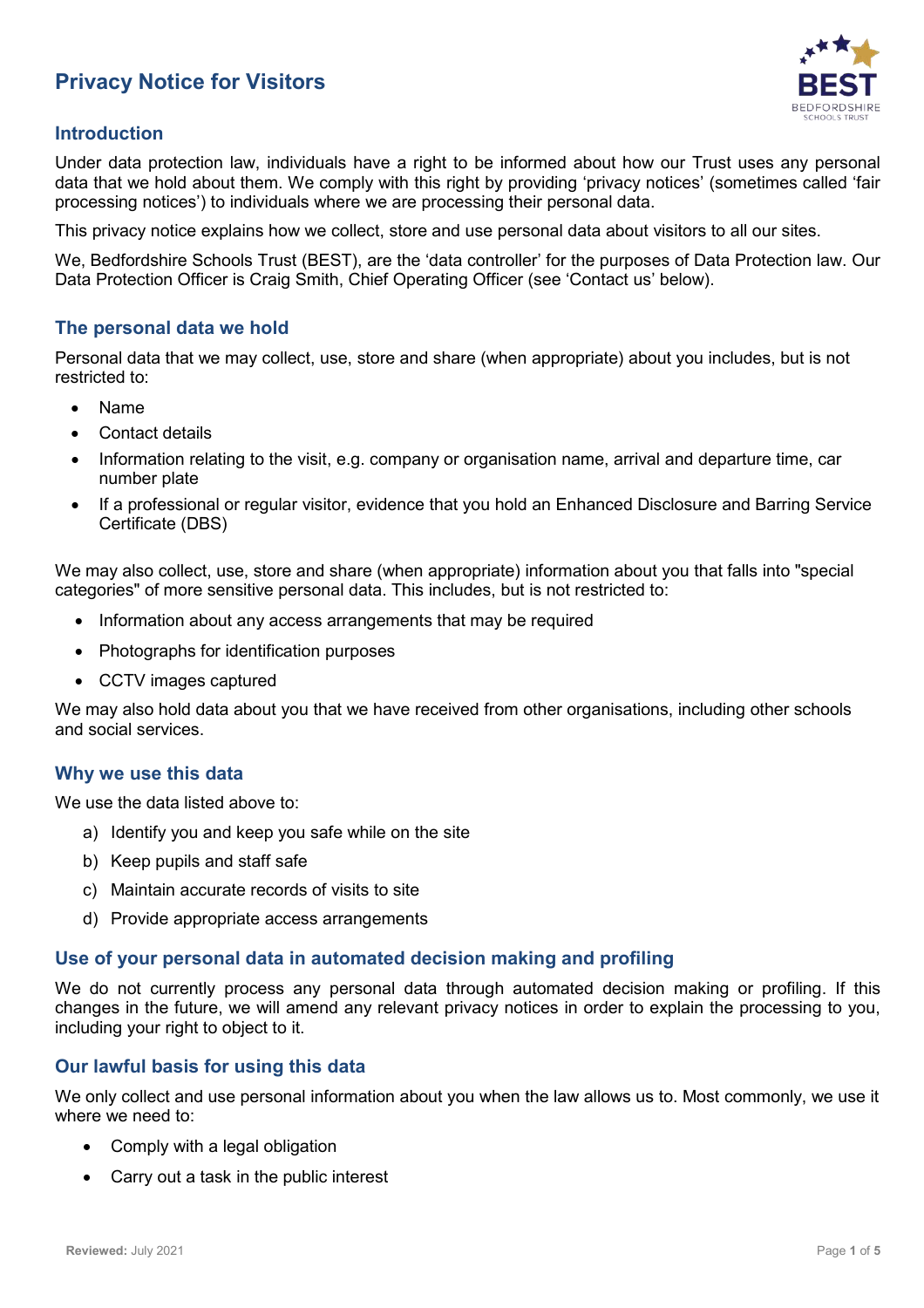• Where we have a legitimate interest in processing the data, for example, the use of photographs to enable us to clearly identify you in the event of an emergency evacuation

Less commonly, we may also use personal information about you where:

- You have given us consent to use it in a certain way
- We need to protect your vital interests (or someone else's interests)

Where you have provided us with consent to use your data, you may withdraw this consent at any time. We will make this clear when requesting your consent, and explain how you would go about withdrawing consent if you wish to do so.

# **Our basis for using special category data**

For 'special category' data, we only collect and use it when we have both a lawful basis, as set out above, and one of the following conditions for processing as set out in data protection law:

- We have obtained your explicit consent to use your personal data in a certain way
- We need to perform or exercise an obligation or right in relation to employment, social security or social protection law
- We need to protect an individual's vital interests (i.e. protect your life or someone else's life), in situations where you're physically or legally incapable of giving consent
- The data concerned has already been made manifestly public by you
- We need to process it for the establishment, exercise or defence of legal claims
- We need to process it for reasons of substantial public interest as defined in legislation
- We need to process it for health or social care purposes, and the processing is done by, or under the direction of, a health or social work professional or by any other person obliged to confidentiality under law
- We need to process it for public health reasons, and the processing is done by, or under the direction of, a health professional or by any other person obliged to confidentiality under law
- We need to process it for archiving purposes, scientific or historical research purposes, or for statistical purposes, and the processing is in the public interest

For criminal offence data, we will only collect and use it when we have both a lawful basis, as set out above, and a condition for processing as set out in data protection law. Conditions include:

- We have obtained your consent to use it in a specific way
- We need to protect an individual's vital interests (i.e. protect your life or someone else's life), in situations where you're physically or legally incapable of giving consent
- The data concerned has already been made manifestly public by you
- We need to process it for, or in connection with, legal proceedings, to obtain legal advice, or for the establishment, exercise or defence of legal rights
- We need to process it for reasons of substantial public interest as defined in legislation

# **Collecting this data**

While the majority of information we collect about you is mandatory, there is some information that can be provided voluntarily.

Whenever we seek to collect information from you, we make it clear whether you must provide this information (and if so, what the possible consequences are of not complying), or whether you have a choice.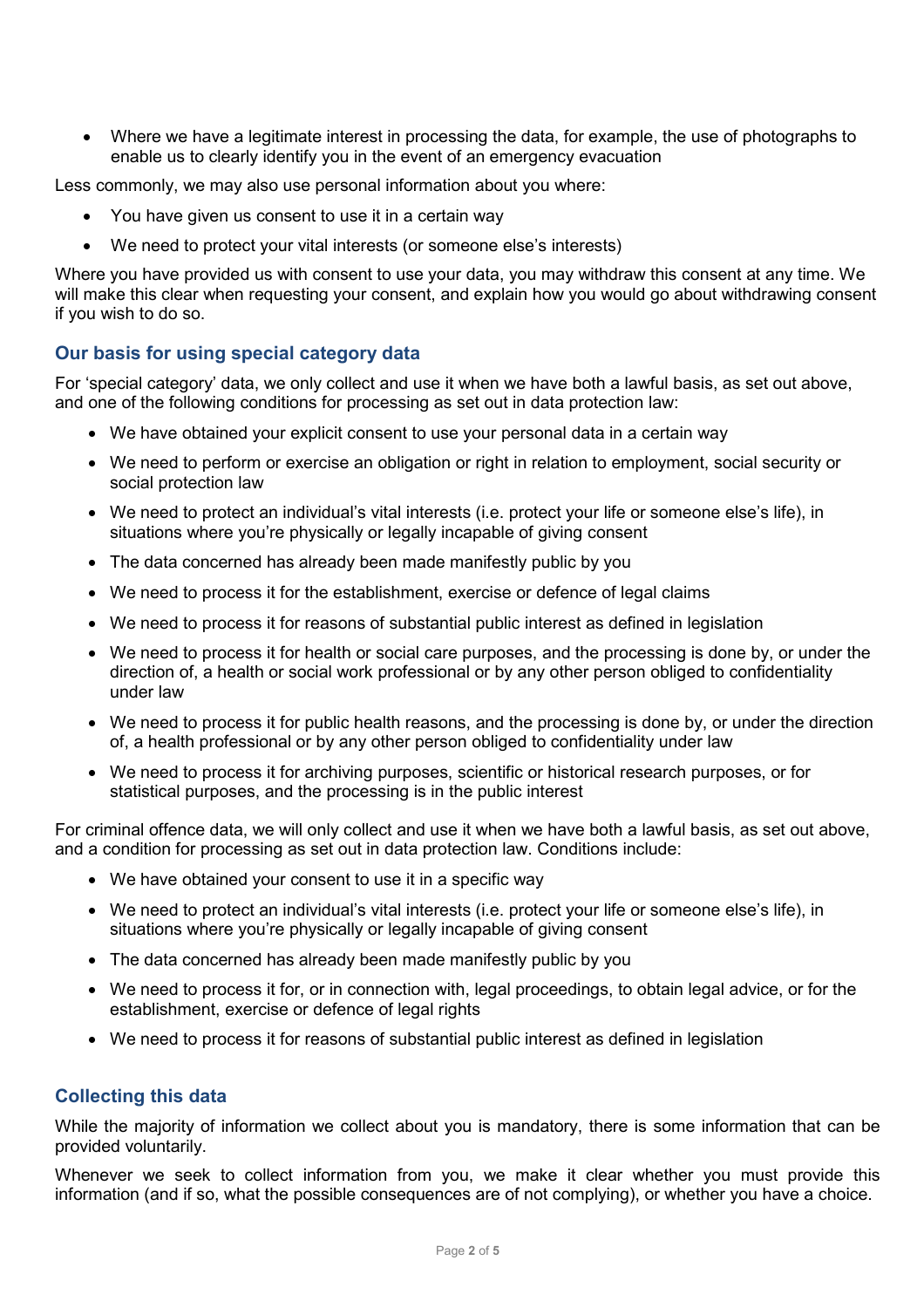Most of the data we hold about you will come from you, but we may also hold data about you from:

- Local authorities
- Government departments or agencies
- Police forces, courts, tribunals

#### **How we store this data**

We keep personal information about you while you are visiting our site(s). We may also keep it beyond your visit if this is necessary. Our retention schedule can be found within our GDPR policy – this sets out how long we keep information about visitors. A copy of this is available on the BEST website (https://www.bestacademies.org.uk).

We have put in place appropriate security measures to prevent your personal information from being accidentally lost, used or accessed in an unauthorised way, altered or disclosed.

We will dispose of your personal data securely when we no longer need it.

#### **Who we share data with**

We do not share information about you with any third party without consent unless the law and our policies allow us to do so.

Where it is legally required, or necessary (and it complies with data protection law), we may share personal information about you with:

- Our local authority [Central Bedfordshire Council] to meet our legal obligations to share certain information with it, such as safeguarding concerns
- Government departments or agencies
- Our regulator e.g. Ofsted
- Suppliers and service providers
- Our auditors
- Survey and research organisations
- Health authorities
- Security organisations
- Health and social welfare organisations
- Professional advisers and consultants
- Charities and voluntary organisations
- Police forces, courts, tribunals

#### **Transferring data internationally**

Where we transfer your personal data to a country or territory outside the European Economic Area, we will do so in accordance with data protection law.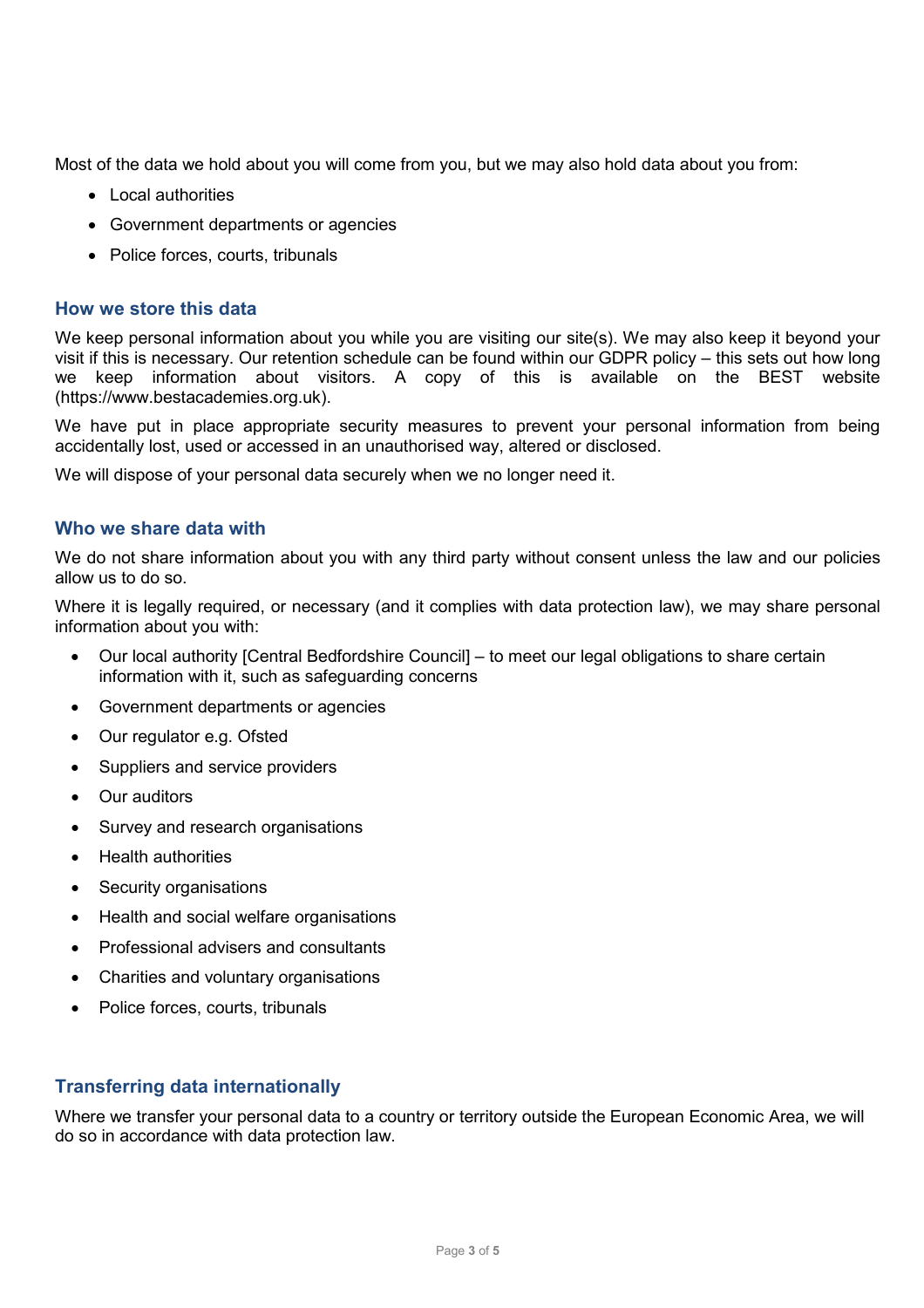# **Your rights**

## **How to access personal information that we hold about you**

You have a right to make a 'subject access request' to gain access to personal information that we hold about you.

If you make a subject access request, and if we do hold information about you, we will (subject to any exemptions that may apply):

- Give you a description of it
- Tell you why we are holding and processing it, and how long we will keep it for
- Explain where we got it from, if not from you
- Tell you who it has been, or will be, shared with
- Let you know whether any automated decision-making is being applied to the data, and any consequences of this
- Give you a copy of the information in an intelligible form

You may also have the right for your personal information to be transmitted electronically to another organisation in certain circumstances.

If you would like to make a request, please contact us (see 'Contact us' below).

#### **Your other rights regarding your data**

Under data protection law, you have certain rights regarding how your personal data is used and kept safe. For example, you have the right to:

- Object to our use of your personal data
- Prevent your data being used to send direct marketing
- Object to and challenge the use of your personal data for decisions being taken by automated means (by a computer or machine, rather than by a person)
- In certain circumstances, have inaccurate personal data corrected
- In certain circumstances, have the personal data we hold about you deleted or destroyed, or restrict its processing
- In certain circumstances, be notified of a data breach
- Make a complaint to the Information Commissioner's Office
- Claim compensation for damages caused by a breach of the data protection regulations

To exercise any of these rights, please contact us (see 'Contact us' below).

#### **Complaints**

We take any complaints about our collection and use of personal information very seriously.

If you think that our collection or use of personal information is unfair, misleading or inappropriate, or have any other concern about our data processing, please raise this with us in the first instance.

Alternatively, you can make a complaint to the Information Commissioner's Office:

- Report a concern online at<https://ico.org.uk/make-a-complaint/>
- Call 0303 123 1113
- Or write to: Information Commissioner's Office, Wycliffe House, Water Lane, Wilmslow, Cheshire, SK9 5AF